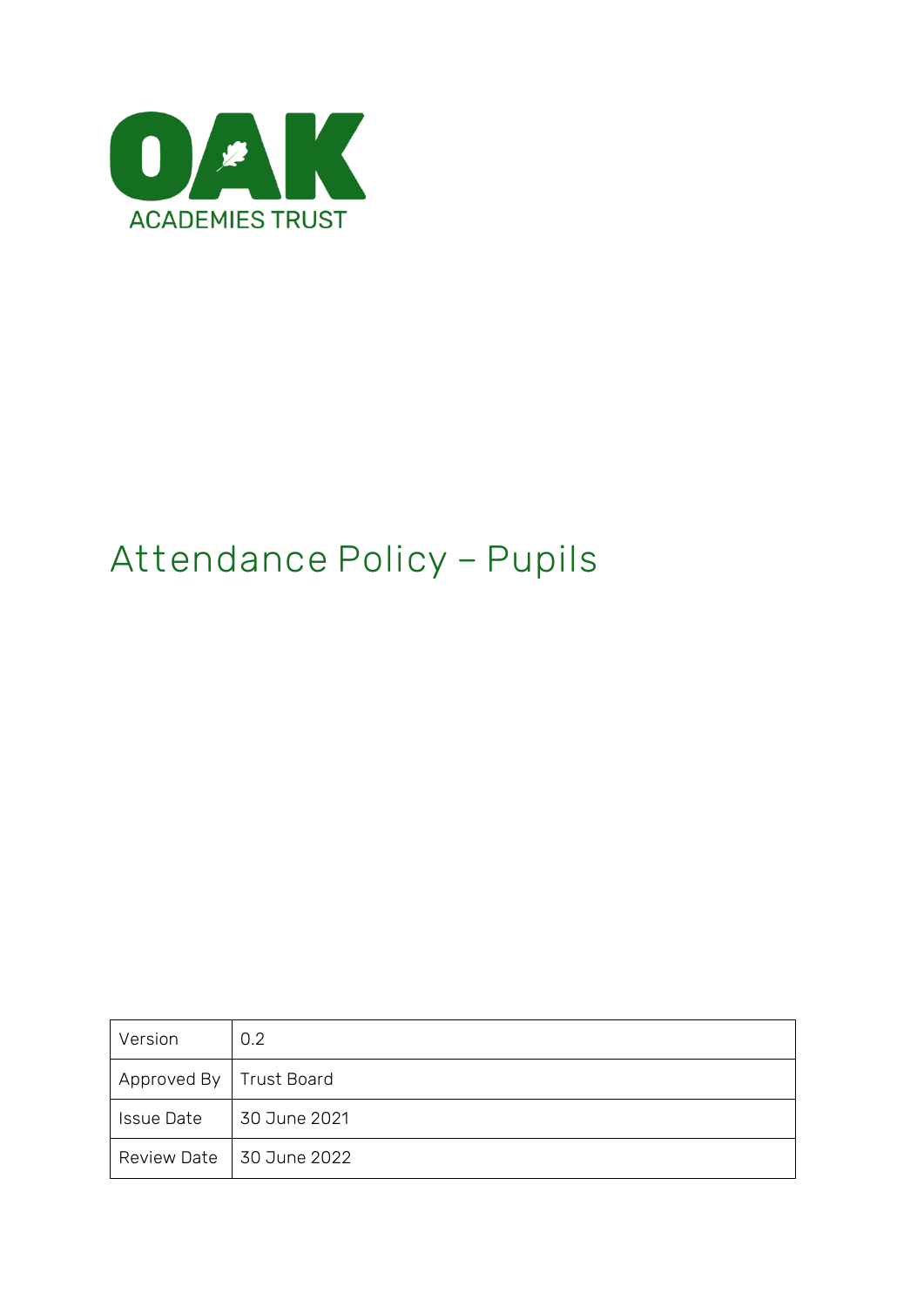#### **REVIEW HISTORY**

| <b>VERSION</b><br>NO. | DATE OF<br><b>CHANGE</b> | <b>CHANGE SUMMARY</b>           | PAGE<br>NO. |
|-----------------------|--------------------------|---------------------------------|-------------|
| 0.1                   | 26.4.21                  | Draft                           |             |
| 0.2                   | 19.5.21                  | Amendments following ET meeting |             |
|                       |                          |                                 |             |
|                       |                          |                                 |             |
|                       |                          |                                 |             |
|                       |                          |                                 |             |
|                       |                          |                                 |             |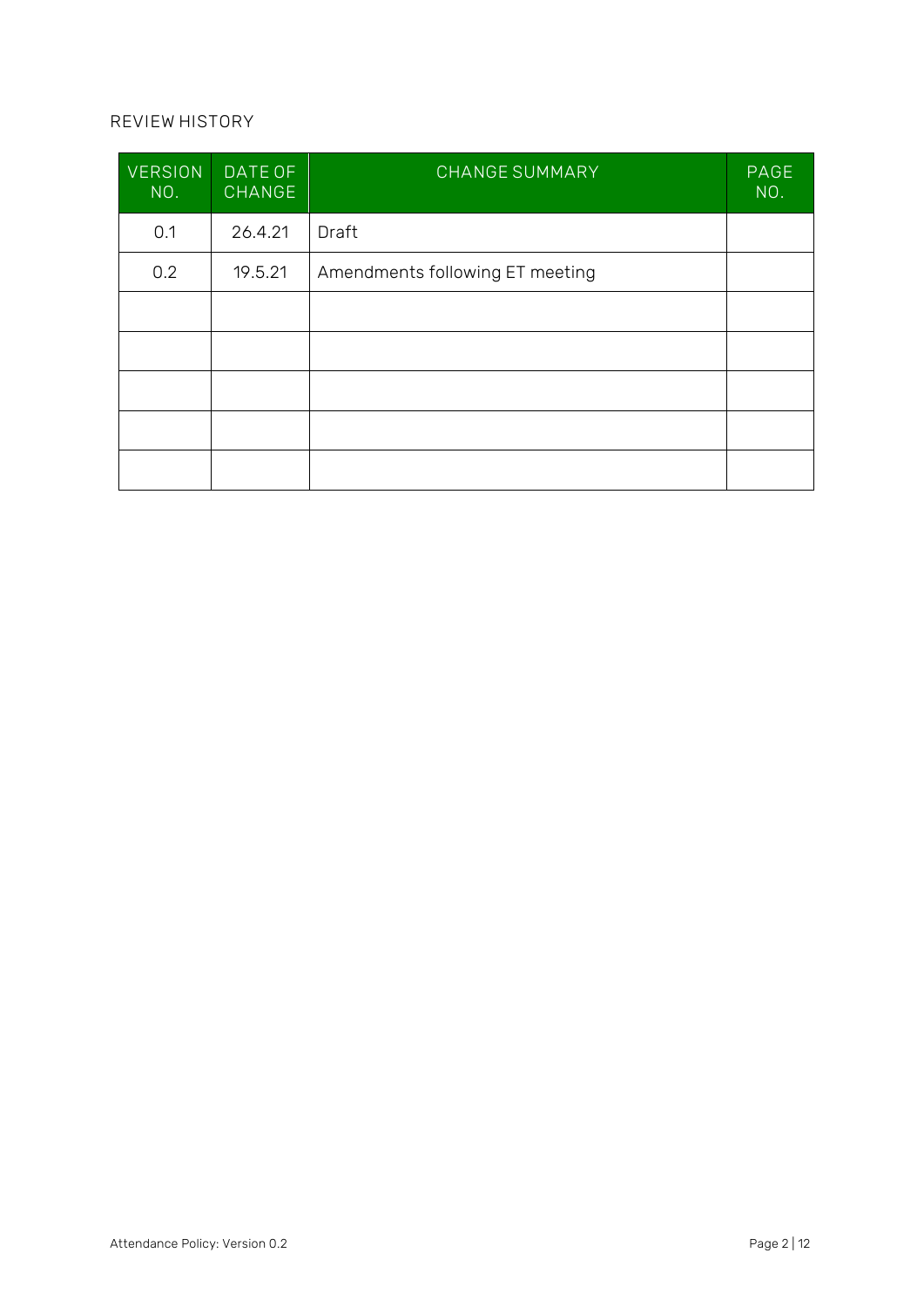# **Table of Contents**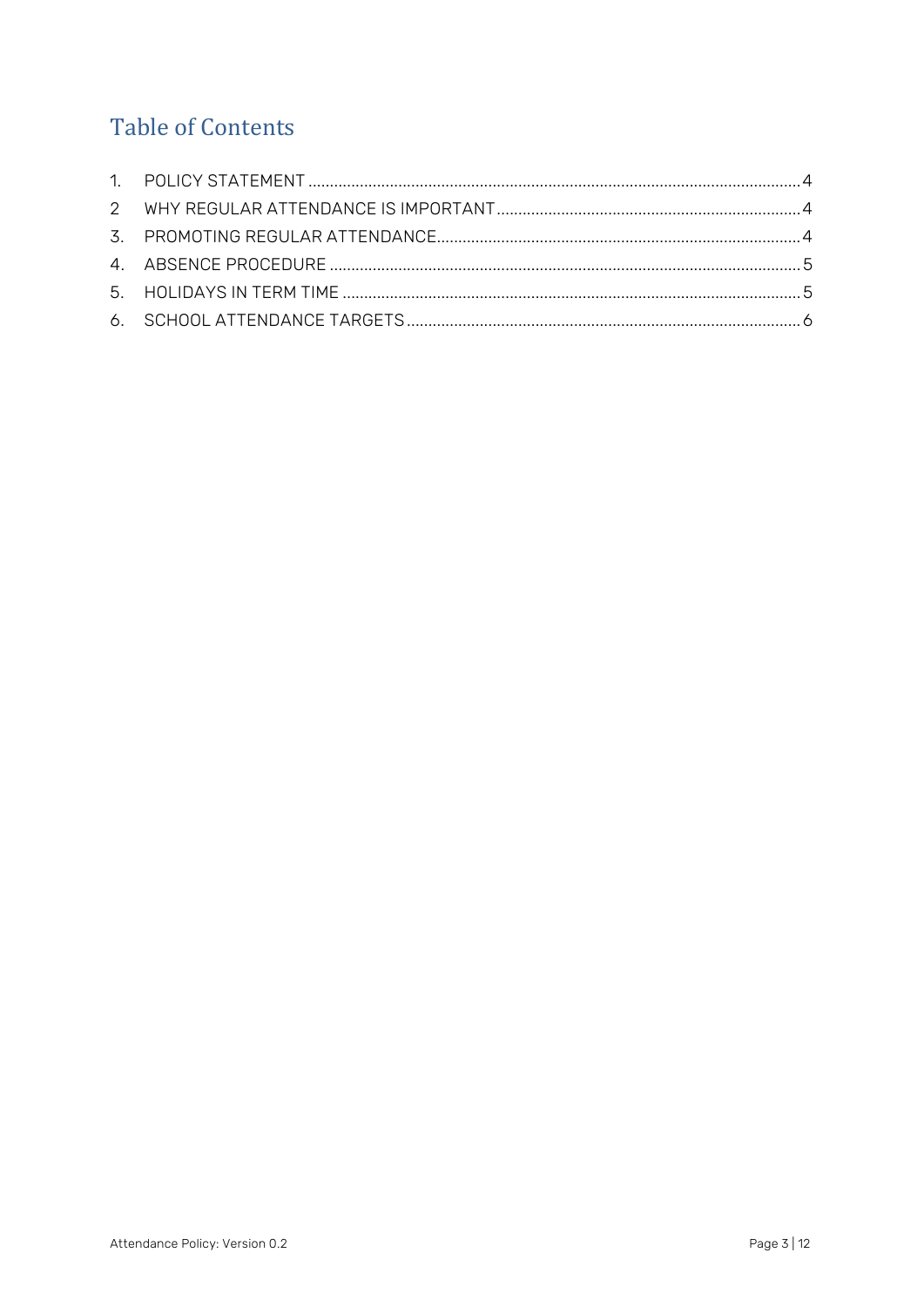## <span id="page-3-0"></span>1. POLICY STATEMENT

Oak Multi Academy Trust is made up of a number of successful schools and your child plays their part in making it so. We aim for an environment which enables and encourages all members of the community to reach for excellence. For our children to gain the greatest benefit from their education it is vital that they attend regularly and on time every day the school is open unless the reason for the absence is unavoidable. The Trust attendance policy is written to reflect the law and also the guidance produced by the Department of Education.

It is very important that you make sure your child attends regularly and this policy sets out how together we will achieve this.

Data will be processed to be in line with the requirements and protections set out in the UK General Data Protection Regulation.

# <span id="page-3-1"></span>2 WHY REGULAR ATTENDANCE IS IMPORTANT

Any absence (including lateness) affects the pattern of a child's schooling and regular absence will seriously affect their learning. Any student's absence disrupts teaching routines so may affect the learning of others in the same class. Ensuring your child's regular attendance at school is your legal responsibility and permitting absence from school without a good reason is an offence in law and may result in a fixed penalty notice (for each parent/carer) and/or prosecution. Children with low attendance tend to achieve less in both primary and secondary school.

## <span id="page-3-2"></span>3. PROMOTING REGULAR ATTENDANCE

Please refer to Appendix 1 for school-specific procedures in promoting attendance.

**Unauthorised Non-Attendance at School**

As a school we are trying to support parents in improving the attendance by introducing the attendance support plans. These are positive and supportive target-based plans.

Parents and pupils are supported at school and Local Authority level to overcome barriers to regular attendance, through a wide range of assessment and intervention strategies.

Where parental co-operation is either absent or insufficient in this process, sanctions are used as a means of enforcing attendance (never as a punishment).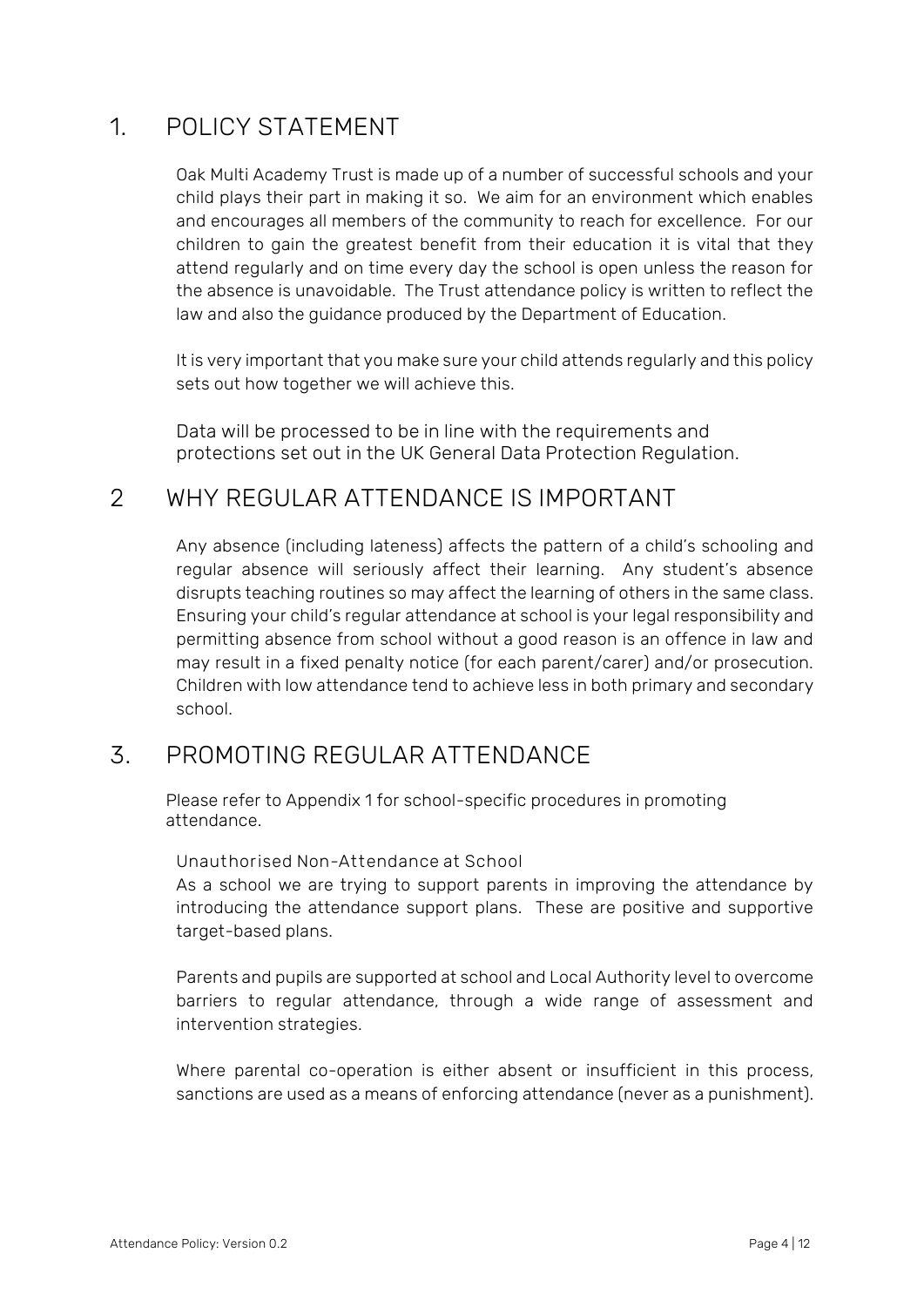The High Court has confirmed that schools, not parents, authorise absence. Parents may be prosecuted if they fail to ensure their child receives an education. The following sections of the Education Act 1996 apply:

- Section 444(1): if "a child of compulsory school age who is a registered pupil fails to attend regularly" at the school. This leads to a fine of up to £1000 per parent.
- Section 444(1A): if "the parent knows that his child is failing to attend regularly at the school and fails to cause him to do so" without reasonable justification. This 'aggravated offence' leads to a fine of up to £2500 per parent and/or up to 3 months' imprisonment.

The only grounds for challenge in law to an offence under Section 444 are:

- The child was absent for medical reasons (parents/carers should obtain medical evidence to cover the periods of absence);
- The Local Authority failed to provide transport when required to do so;
- The absences were due to religious observance;
- Permission was granted by the school or there was unavoidable cause.

#### **Parenting Orders**

Section 8 of the Crime & Disorder Act 1998 makes provision for the courts to impose a Parenting Order, along with other available disposals, in proceedings for non-school attendance. Such an Order requires parents to attend parenting guidance/counselling classes over a specified period of time and could also include specific conditions (e.g. the requirement to escort their child to school each morning).

#### **Education Supervision Orders (ESO)**

The Children Act 1989 makes provision for the LA to consider, in all non-school attendance legal proceedings, whether it is appropriate to apply to the Family Proceedings Court for an ESO as a means of attempting to ensure a child's regular school attendance. This application would be made separately to any prosecution in relation to non-school attendance.

An ESO is made in respect of a child and allows the LA to provide support and give directions to a child and his/her parents to make sure that the child attends regularly.

### <span id="page-4-0"></span>4. ABSENCE PROCEDURE

Please refer to Appendix 1 for school-specific procedures in promoting attendance.

### <span id="page-4-1"></span>5. HOLIDAYS IN TERM TIME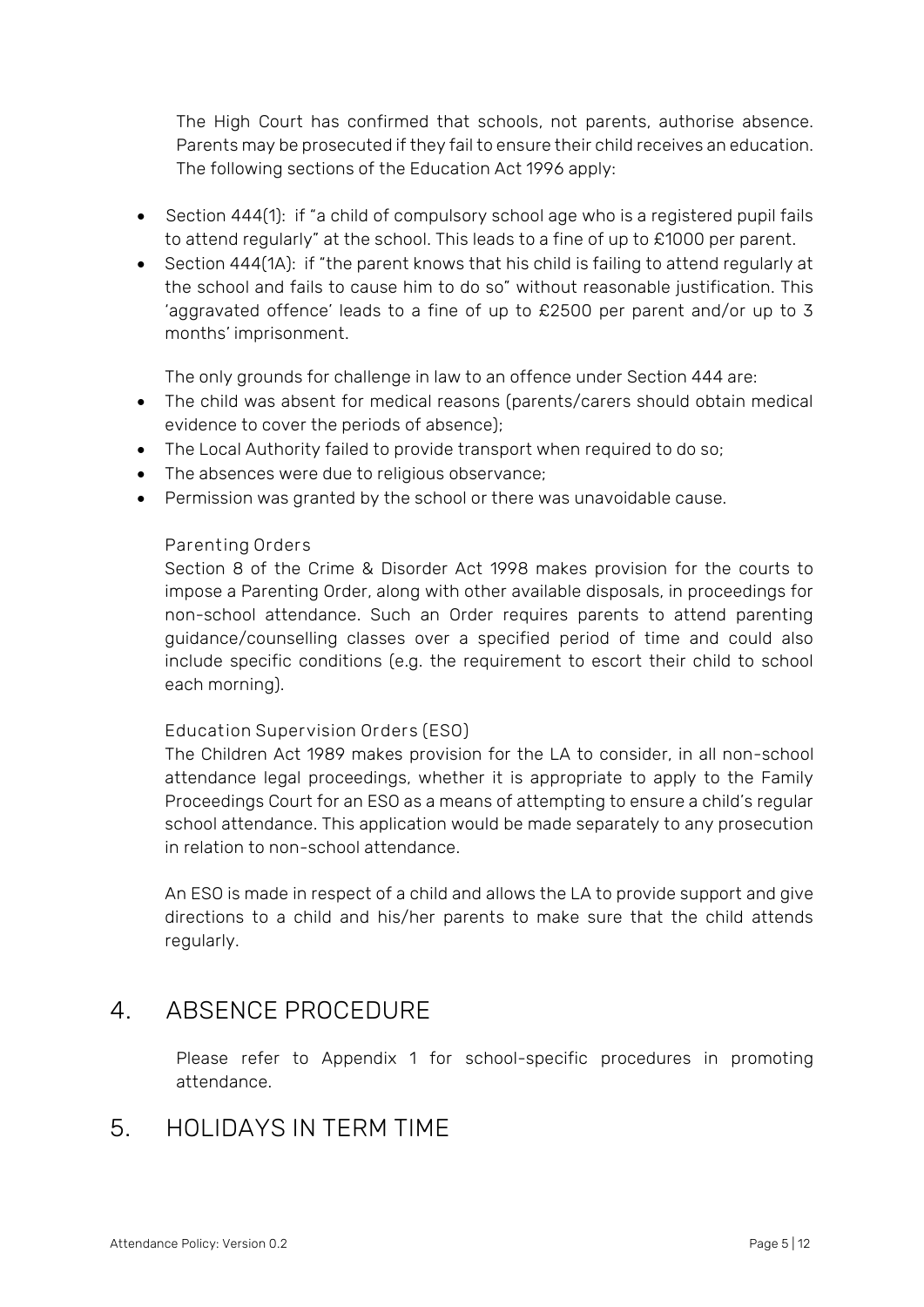- 5.1 Following updated Government guidelines in September 2013, parents have no entitlement to take their child on a holiday during term time. All requests for leave during term time must be made in advance and will be considered on an individual basis and will only be authorised if the Headteacher or Deputy Headteacher considers there are exceptional circumstances. Additional evidence may be requested by the school to support these requests.
- 5.2 Requests please refer to school-specific guidance in Appendix 1.
- 5.3 Any leave taken without prior agreement of the school or more than that agreed will be coded as unauthorised and the school will notify Leicestershire County Council or Leicester City Council (depending on which school) who may issue a Penalty Notice. Penalty Notices are issued per parent per child at £120 each (discounted to £60 if paid within 21 days). If no payment is received, the Local Authority will refer the case directly to the Magistrates Court for the purposes of a criminal prosecution.

# <span id="page-5-0"></span>6. SCHOOL ATTENDANCE TARGETS

The Trust target for all its schools for 2021-22 is 96% with some schools aspiring to achieve higher.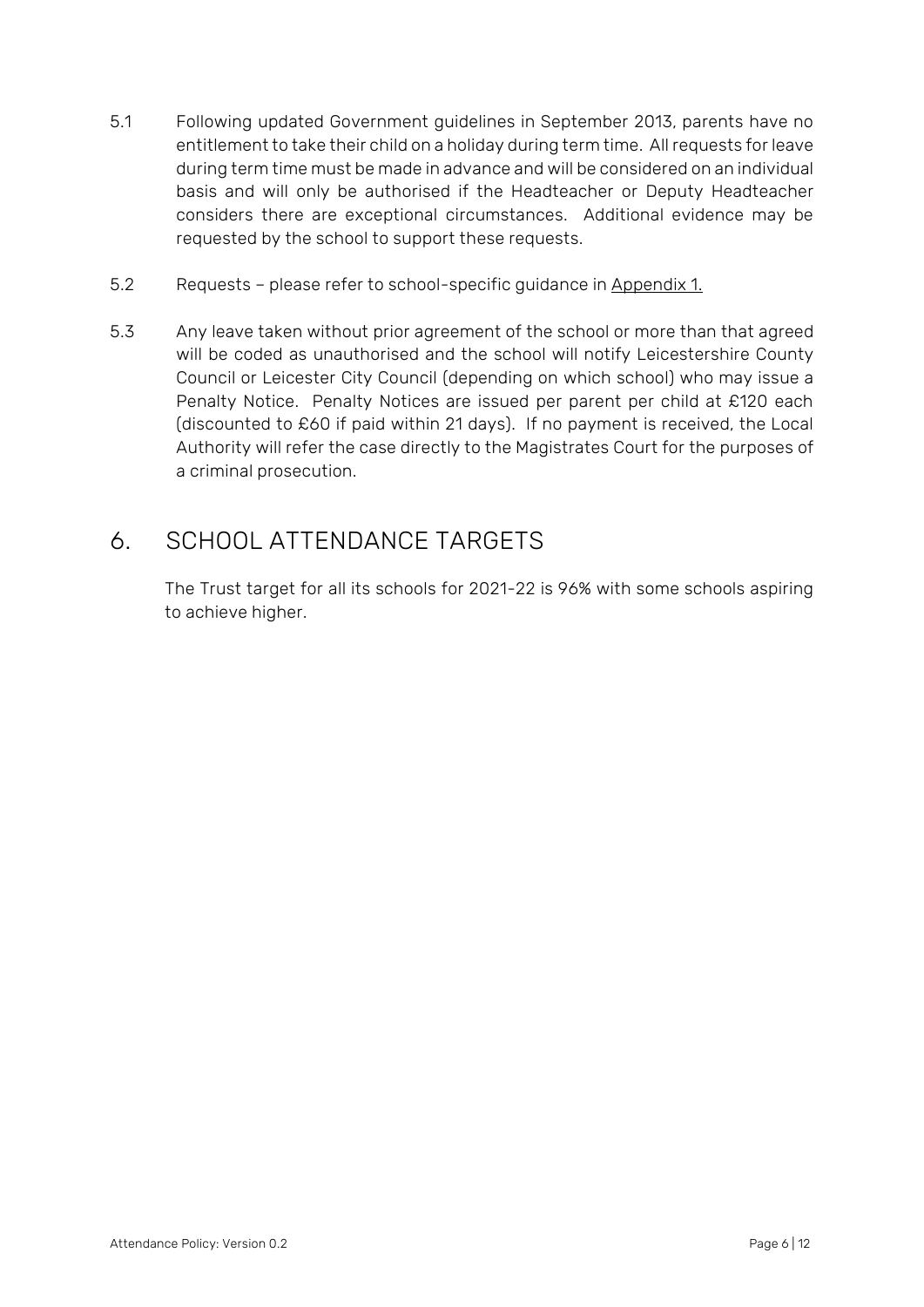### **APPENDIX 1: School-Specific Guidance**

#### **BROOKSIDE PRIMARY SCHOOL**

Doors open at 8.50am and close at 9.00am

**Late Arrivals** 

Any child arriving after school registration has closed at 9.00am will be recorded in school, but marked as a half day absence.

**Absence Reporting**

Parents/Carers must report their child's absence before 9.30am. This can be done by leaving a message on the absence voicemail, emailing the school office or coming to the school office. Please state the child's name, class and reason for the absence. Please keep the school updated daily. This is to safeguard your child.

If a child is absent we will:

- telephone Parents/Carers if we have not heard from you on each day of absence.
- monitor absence and write to parents to inform you that your child's absence has fallen below the acceptable figure of 95%.
- discuss strategies for improvement, with Parent/Carers, before referring.

**MANOR HIGH SCHOOL**

School open to students from 8.30am School start time: 8.40am Register taken at 8.40am and closed at 9.30am

**Absence Reporting**

If your child is absent, you must contact the school and leave a message explaining the absence on either the absence line or School Gateway.

If your child is absent, we will:

- Telephone you on the first day of absence if it is not reported.
- Write or telephone you if we are concerned about your child's attendance to alert you to a concerning emerging pattern or level of absence.
- At 9.30am the registers will be closed. In accordance with the regulations, if your child arrived after this time, they will receive a mark that shows them to be on site, but it will not mark it as a present mark, it means they have an unauthorised absence.
- If your child has a persistent late record, you will be asked to meet with the House Manager.
- If you are having problems in getting your child to school on time, please approach us at any time.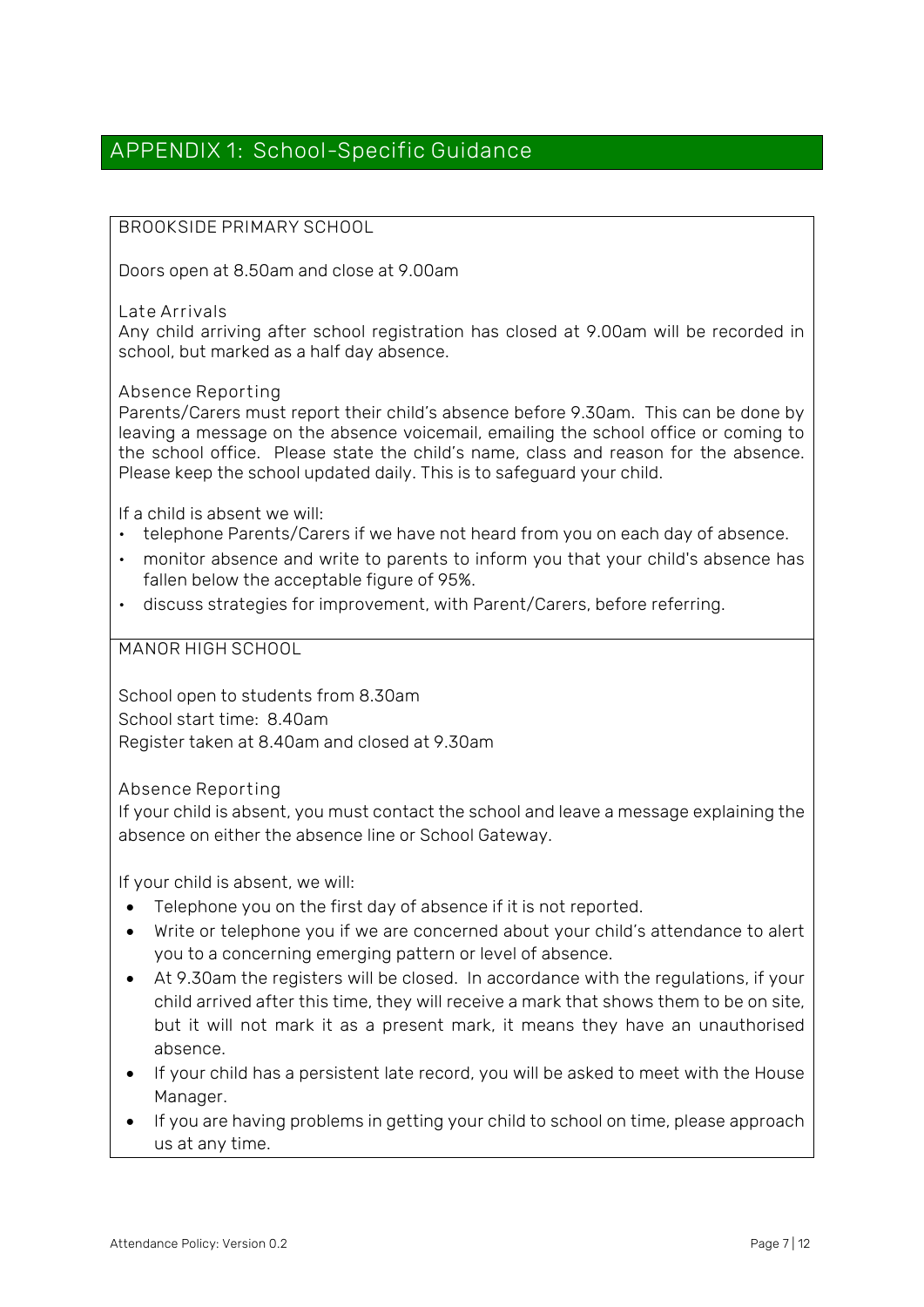If a student is late for registration or a lesson, they will be issued with a FINE (Failure in Normal Expectations) break time detention (refer to behaviour policy for further information on FINES).

#### **Persistent Absenteeism (PA)**

PA students are tracked and monitored carefully throughout the pastoral system. Some of our PA students and their parents/carers are subject to an action plan to improve the attendance.

#### **Late Arrivals**

Any children arriving after 9.30am will receive a mark that shows them to be on site, but it will not mark it as a present mark, it means they have an authorised absence. Persistent late records will result in a meeting with the House Manager

Parents having problems getting their child(ren) into school on time should contact the school.

Pupils that are late for registration or a lesson will be issued with a FINE break time detention.

**Request for Holidays During Term Time**

Requests should be made in writing using the Absence Request Form found on the school website and returned to Vanessa Mehta, Deputy Headteacher.

#### **OVERDALE INFANT SCHOOL**

School start time: 9.05am School finish time: 3.15pm Reception 3.20pm KS1

#### **Late Arrivals**

The register marking time begins at 9.10am and closes at 9.15am. Classroom doors will close at 9.10am. Any child arriving after 9.10am must enter via the front entrance and they will be signed in using our electronic signing in system. Children arriving after registers have closed at 9.15am will be recorded on our system using a L (Late) code. If a child arrives after 9.30am they will be recorded as late using a U (Unauthorised absence) code with the number of minutes late recorded against the code.

#### **Late Pickups**

If parents are late collecting children at the end of the day, the children will be taken to the school office and will wait outside the Headteacher's office. Reception children will be taken to the office at 3.25pm and KS1 children will be taken to the office at 3.30pm. If a child is collected from the office, they will need to be signed out via our electronic system and a reason for the lateness needs to be given. If a child has not been collected by 3.35pm the office staff will ring the named contacts until someone is able to collect the child.

**Absence Reporting**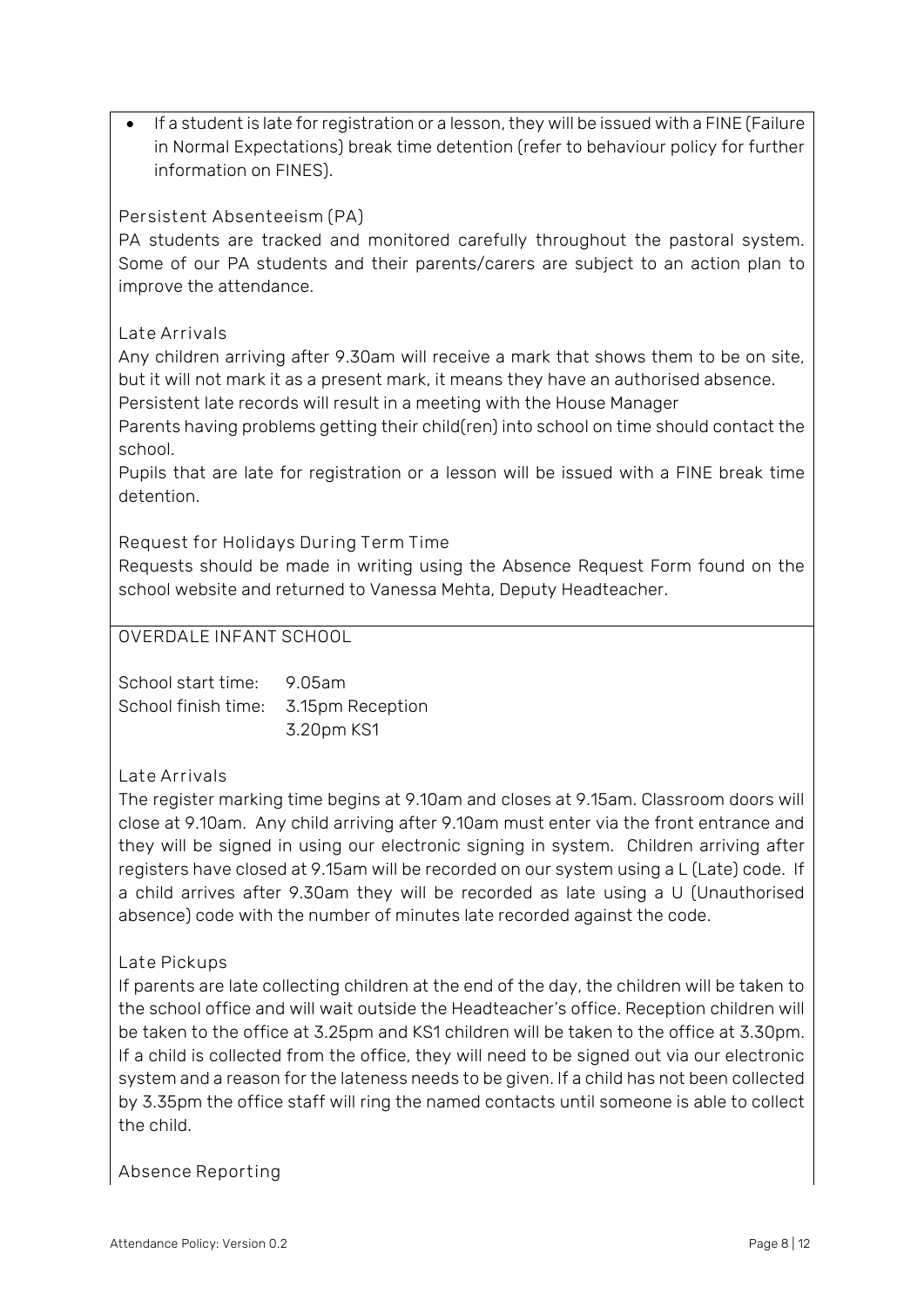- Parents need to contact the school as soon as possible on the first day of absence with a full explanation for the absence. If no one is available to answer the phone in the office a voicemail should be left on the school answer phone. Alternatively, parents are encouraged to contact the school using the office email address: [reception@overdale-inf.leicester.sch.uk](mailto:reception@overdale-inf.leicester.sch.uk) The school will need to be contacted on each further and subsequent days of absence.
- NB: Notes/letters provided by parents/carers in explanation of absence will be stored on your child's file. Failure to provide a valid reason for your child's absence on the first day they are away from school is unacceptable and will result in an unauthorised attendance mark until such time as the school deems a valid explanation has been given.

#### **Unauthorised Absences**

If your child is absent and we have not been notified as to why (see above for notification procedure), we will:

- E-mail or telephone you on the first day of absence (and on subsequent days) until an explanation is provided.
- Write to you if we are concerned about your child's attendance or an emerging pattern of high level absence.
- Invite you into school to discuss the situation with our Head Teacher and/or Deputy Head Teacher/Educational Welfare Officer if absences persist.

#### **Overdale Infant School Escalation Process**

| Below 95% | School will contact the child's parents in writing highlighting the drop<br>in attendance and reminding the importance of regular attendance.<br>Child's attendance will be monitored closely for improvement.                                                                                                                 |
|-----------|--------------------------------------------------------------------------------------------------------------------------------------------------------------------------------------------------------------------------------------------------------------------------------------------------------------------------------|
| Below 90% | School will contact the child's parents in writing highlighting the<br>further drop in attendance and requesting that any future and further<br>absence be documented with supporting medical evidence.                                                                                                                        |
| Below 85% | Where absence cannot be accounted for the school will contact the<br>child's parents/carers in writing informing them that their child has<br>been referred to the Education Welfare Officer (EWO). The EWO will<br>then contact parents to arrange an attendance panel meeting<br>between themselves, parents and the school. |
| Below 80% | Where an attendance panel meeting has already taken place but there<br>has been no improvement the school will seek advice from the                                                                                                                                                                                            |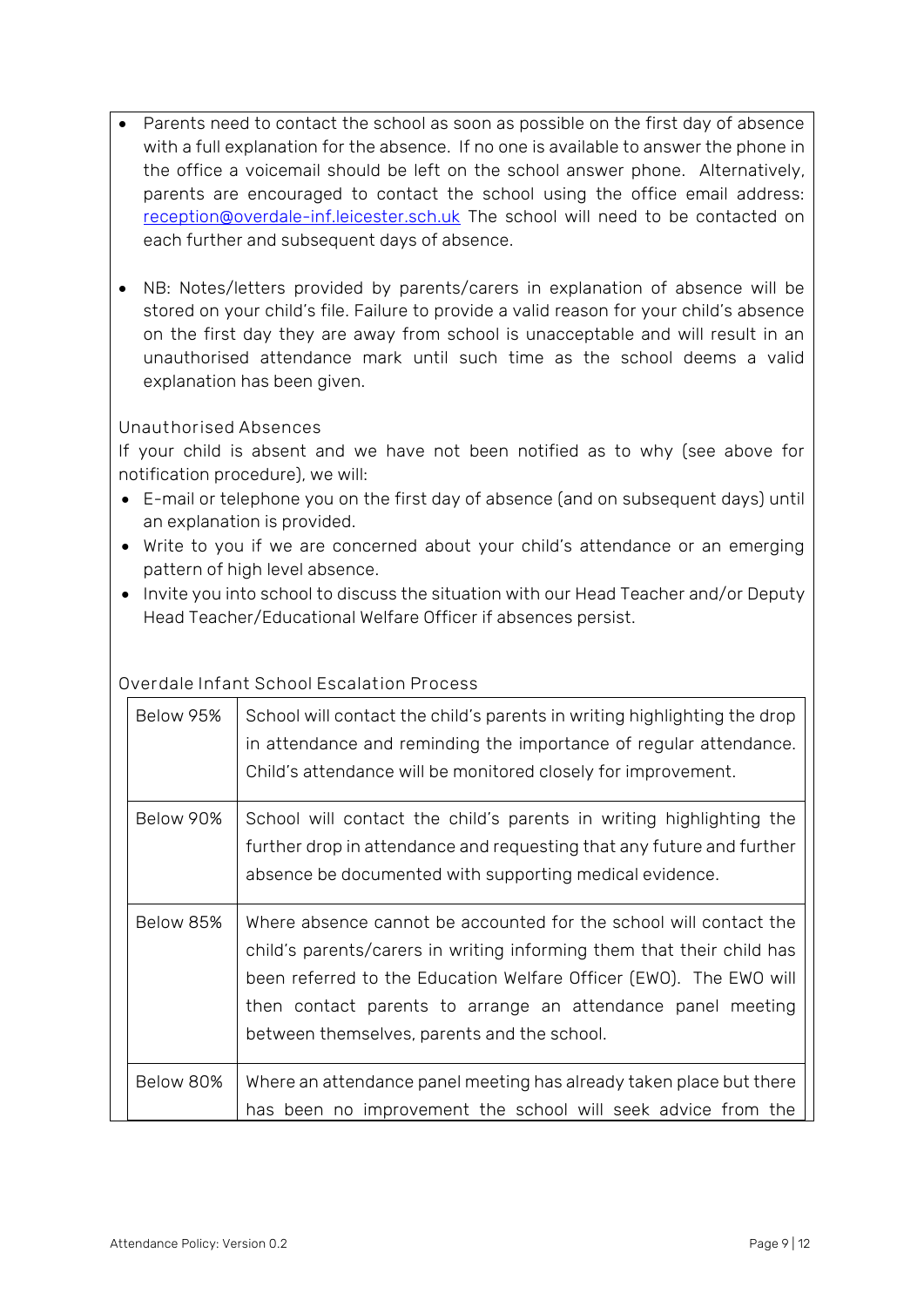|            | Educational Welfare service, this may result in the issue of a fixed<br>penalty notice to the parents for non-attendance. |
|------------|---------------------------------------------------------------------------------------------------------------------------|
| Persistent | School will contact the parents in writing where there is a pattern of                                                    |
| lateness   | persistent lateness reminding parents of the importance of arriving at                                                    |
|            | school on time. If the child continues to arrive late for school, the EWO                                                 |
|            | may then contact the parents to arrange a visit or a meeting.                                                             |
|            |                                                                                                                           |

#### **OVERDALE JUNIOR SCHOOL**

School start/finish time: Year 3 - 9:05am/3:20pm

Year 4 - 9:00am/3:10pm

Year 5 - 8:55am/3:05pm

Year 6 - 8:50am/3:00 pm

**Absence Reporting**

All absences must be reported to the school, verbally or in writing, by 9.30am on the first day of absence. The Secretary will telephone or text any unreported absences after 9.30am to ensure the child is safe and with a responsible adult.

Regulations state that if the school is not informed by parents/carers of visits to the doctor, dentist, illness, holidays etc. then these absences automatically become unauthorised. If is therefore essential that any reason for absence (even short absences) be given in writing, with details of reason and date(s).

**Late Arrivals**

All pupils arriving late must enter the school via the front entrance.

The School receptionist will record the name, date, time, and any reason(s) in the Late Book.

This also provides accurate records in case of fire or other emergencies on the premises.

The Late Book is kept in the school office and office staff will make an entry should a parent/carer bring their child into school outside the normal school times.

The class teacher records lateness in the class register.

#### **Late Pickups**

A record is kept in the school office of any children who are collected late at the end of the school day. After approximately 10 minutes a telephone call is made to parents/carers to determine if there is a problem or how quickly the child can be collected.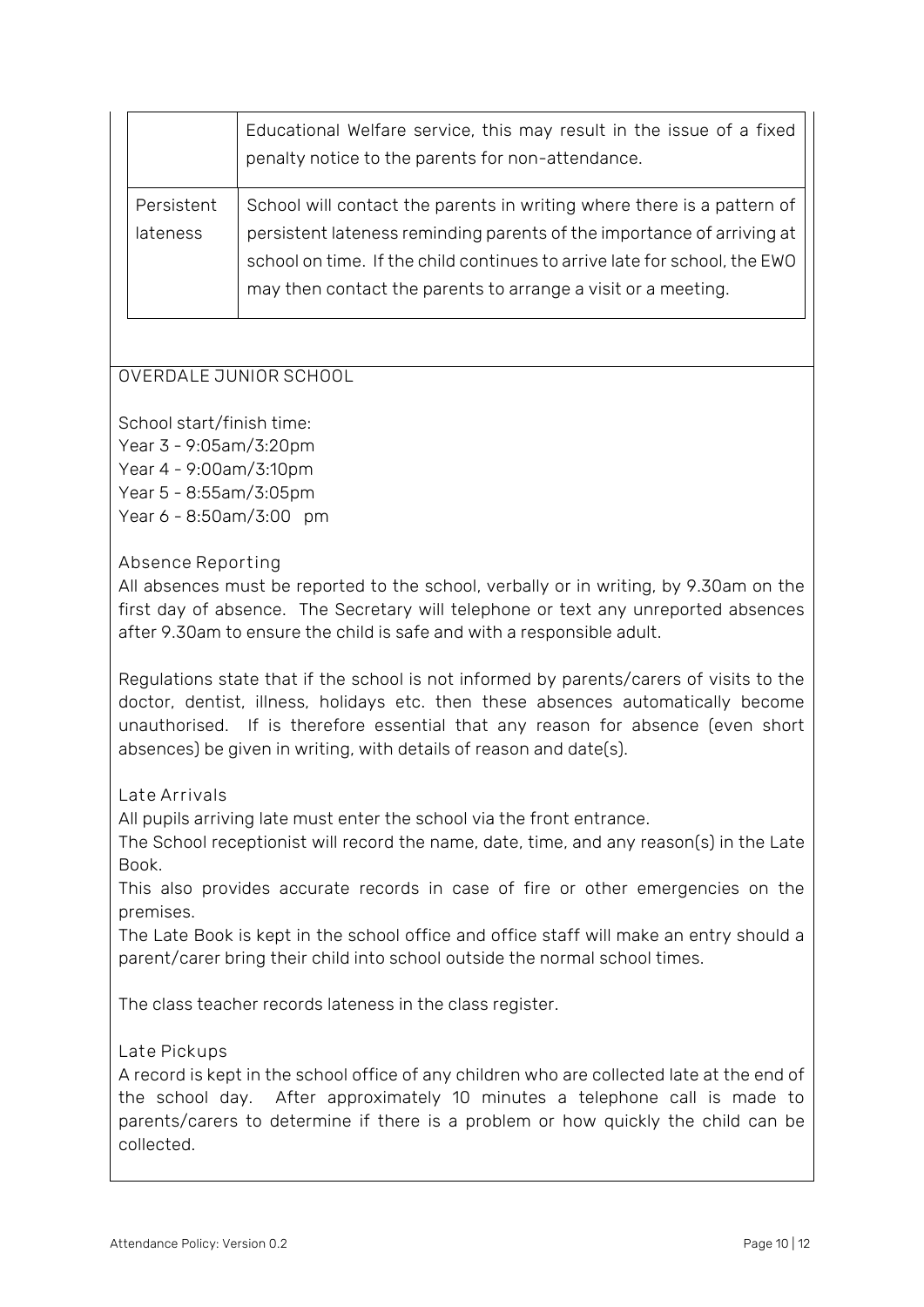If a child is regularly late in being collected from school, the class teacher or Headteacher will contact parents/carers to request a meeting to discuss the situation.

#### **WOODLAND GRANGE PRIMARY SCHOOL**

Doors open at: 8.50am School finishes at: 3.15pm

#### **Late Arrivals**

- Minutes late are recorded from 8:50am.
- Persistent lateness is monitored and recorded.
- Arrivals after 10:30am are recorded as 'U' resulting in unauthorised absence for the morning. The school must be notified of any appointments in advance.
- Continued lateness will be referred to the Headteacher with a letter home to parents requesting a meeting to discuss an action plan for improvement.

#### **Absence Reporting**

- Parents to contact the school before 9:10am. This can be via the school gateway app, email, or by leaving a message on the School's telephone.
- No contact with the school by 9:10am will result in an automated text message to parents/carers requesting reason for absence.
- No response to automated text by 9:30am will result in a telephone call to parents/carers.
- Should no response to either, then the absence will be recorded as unauthorised.
- Isolated cases will result in a home visit.

#### **Authorised Absences**

- Request for leave to Headteacher by submitting a Leave of Absence Request form. Only exceptional circumstances will be authorised.
- Further evidence may be requested or meeting with the Headteacher to establish reason for request.
- Attendance percentage to date will also determine if leave can be authorised.
- No more than one request per academic year which must also not exceed 5 days.
- Disclosure of visiting Country will be required due to Covid and the continuously changing quarantined Countries.

#### **Unauthorised Absences**

- Unauthorised absence is monitored and recorded.
- Letter of concern issued to parent/carers.